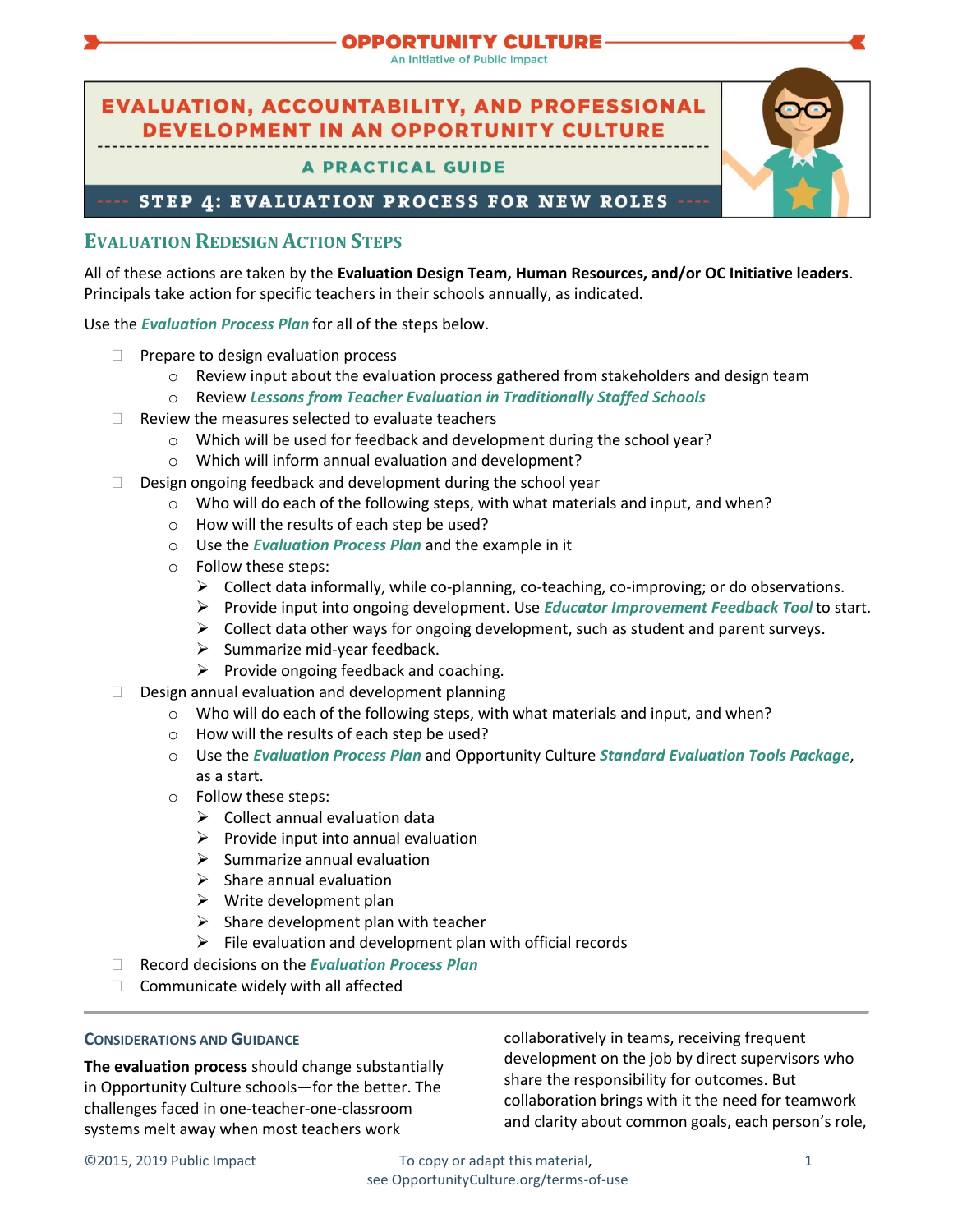#### **Figure 1. Opportunity Culture Evaluation Cycle**



and the process for working together—and improving together.

This step discusses critical evaluation process design decisions that every district must make when scaling up Opportunity Culture roles into many schools. It also includes model tools. As you determine your district's evaluation process, be sure to review input gathered from stakeholders and check your choices against *[Lessons from](https://opportunityculture.org/wp-content/uploads/2015/08/Lessons_from_Teacher_Eval_in_Trad_Staffed_Schools.docx)  [Teacher Evaluation in Traditionally Staffed Schools](https://opportunityculture.org/wp-content/uploads/2015/08/Lessons_from_Teacher_Eval_in_Trad_Staffed_Schools.docx),* to ensure that your process reflects lessons from the past about what to include and avoid.

The OC Evaluation Design Team must decide whether to use or adapt the materials provided here; in all cases, the team will still have critical design decisions to make—such as who provides input into evaluations and who provides feedback and development planning support to teachers and teacher-leaders, ongoing and annually.

The Opportunity Culture initiative leader and team can present options to the OC Evaluation Design Team or make decisions based on that team's prior input. The OC Evaluation Design Team should be kept informed of all decisions and have the chance to review and comment upon draft materials.

**The Opportunity Culture Evaluation Cycle above shows the major evaluation and development process steps.** The cycle begins with the regular collaboration among peers and team leaders that is common in Opportunity Culture models in accordance with the **[Opportunity Culture](https://opportunityculture.org/the-opportunity-culture-principles/)  [Principles](https://opportunityculture.org/the-opportunity-culture-principles/)**. Regular work together allows coaching and feedback on the job. This feedback, along with annual evaluation meetings and optional midyear focal discussions, points to the necessary additional training, readings, and reflection for individual teachers—and for teams addressing common challenges.

When it's time for formal, annual evaluations, many people have insight into each teacher's teaching and can provide input. Colleagues have seen not only their peers' direct teaching, but also their behind-the-scenes planning, monitoring, and instructional adjustments that affect teaching quality and student outcomes. Individuals have

*In an Opportunity Culture Evaluation Cycle, there are few surprises at formal, annual evaluation time.*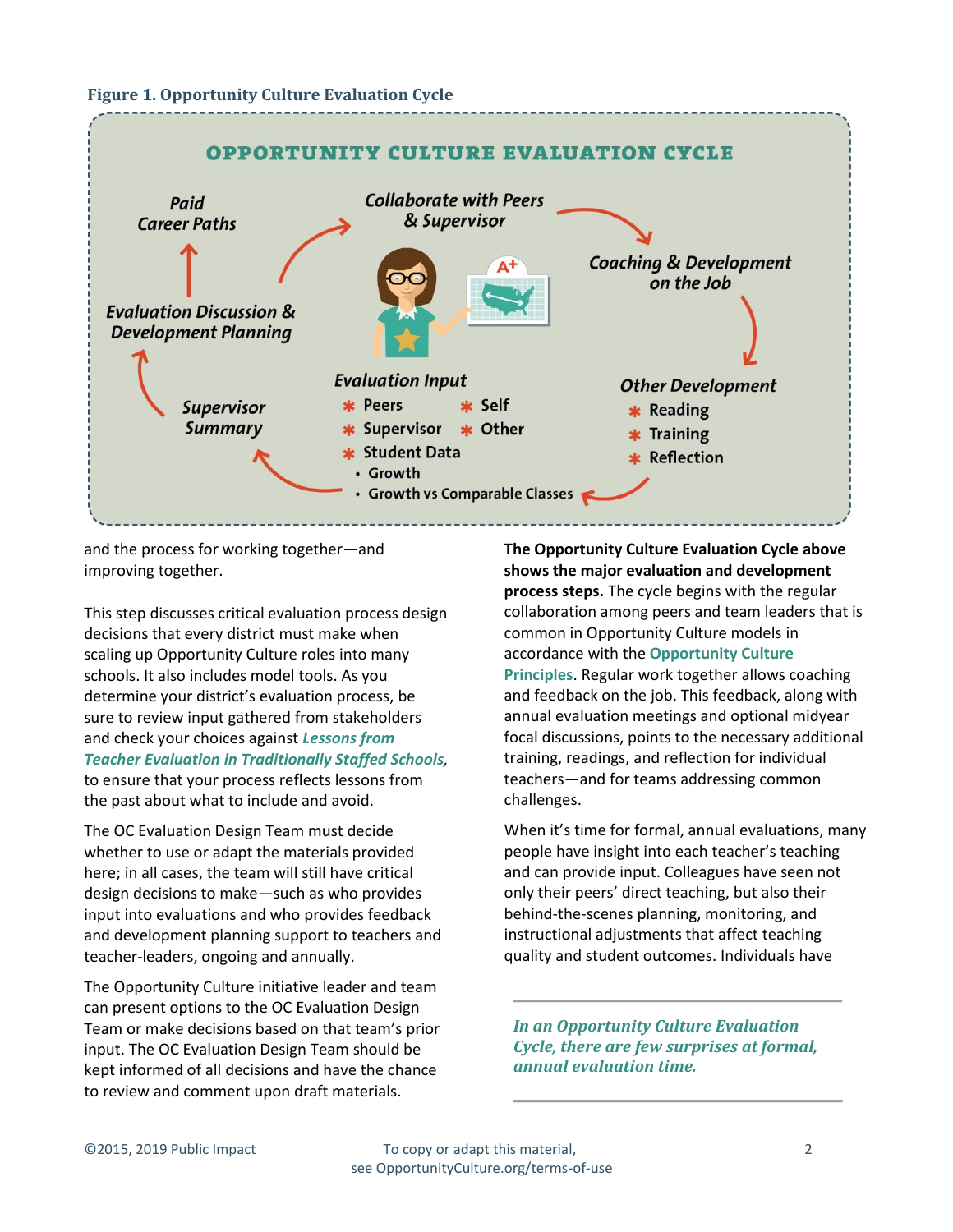## **Special Opportunity for Schools with Teams of Leaders**

Most schools that adopt Opportunity Culture models schoolwide use the multi-classroom leader model, alone or in combination with other models. Principals and assistant principals who manage a team of multi-classroom leaders across the school—as the highest-performing OC schools are doing—will have worked collaboratively with their MCLs to plan and monitor instruction and improve teaching schoolwide all year.

Multi-classroom leaders thus will have feedback throughout the year in MCL-principal planning meetings as well as the feedback inherent when they observe the progress of their teams' students and teachers throughout the year. When it is time for annual reviews, multiclassroom leader evaluations benefit from the insights of team teachers and MCL peers with whom they have planned and monitored schoolwide instruction all year, not just their principals (or assistant principals).

better insights about their own strengths and challenges, because of the ongoing feedback and frequent chances to observe others. There are few surprises.

Supervisors really know their team members' work and have many sources of input from other teachers and paraprofessionals who have seen their colleagues in action. That leads to more productive evaluation, development, and career path discussions.

### **Other Issues**

The ideal evaluation process for each role will consider who is in the best position to observe each teacher through all or part of the natural planning, teaching, and improvement cycle throughout the year.

**In schools or for certain positions where teachers are not working collaboratively on a teaching or leadership team** *within* **schools**, alternative evaluation inputs will be needed to build in valuable day-to-day evaluation. One option is for a district or coalitions of contiguous districts—to establish third-party evaluation teams of subject and/or

grade peers. Ideally, these peers are teaching colleagues in the same or very similar subjects and grades from other schools. And most ideally, these teammates also have time set aside to plan, review student data, and improve in cross-school learning communities. Hybrid multi-classroom leaders can lead these teams across schools and districts, just as they do within schools. (See *[Career Paths and Pay](https://opportunityculture.org/wp-content/uploads/2018/06/Career_Paths_and_Pay_in_an_Opportunity_Culture_A_Practical_Guide-Public_Impact.pdf)  [in an Opportunity Culture](https://opportunityculture.org/wp-content/uploads/2018/06/Career_Paths_and_Pay_in_an_Opportunity_Culture_A_Practical_Guide-Public_Impact.pdf)* or more about paying hybrid-role teachers.) This model may also work for some subjects or student populations—world languages, the arts, and special needs, for example—that must operate differently from the core-subject Opportunity Culture models and teams. More experience is needed, but we expect the fastest-scaling districts to pioneer the roles, models, and evaluation process for that support improvement (Little e), accountability and advancement (Big E).

**Collective bargaining contracts** today may include some restrictions that unintentionally inhibit the kind of feedback-rich, development-focused culture of excellence described here. Those provisions were bargained in a one-teacher-one-classroom environment. We expect that over time, as more schools adopt collaborative teaching and leadership models, unions may demand that teachers receive more day-to-day feedback on their practice and more people informing annual evaluations—making annual evaluations increasingly accurate, fair, and surprise-free.

**Lags in annual testing reports can inhibit effective annual evaluations**. Incorporating feedback from multiple colleagues and from interim assessments both standardized digital assessments and student work graded using rubrics correlated with standardized test outcomes—will reduce the importance of fast testing results. In addition, we anticipate and hope for increased stability, and thus speed, in annual assessment reports in the coming decade.

*Opportunity Culture.org has free sessions designed specifically to give multiclassroom leaders training in leading a teaching team.*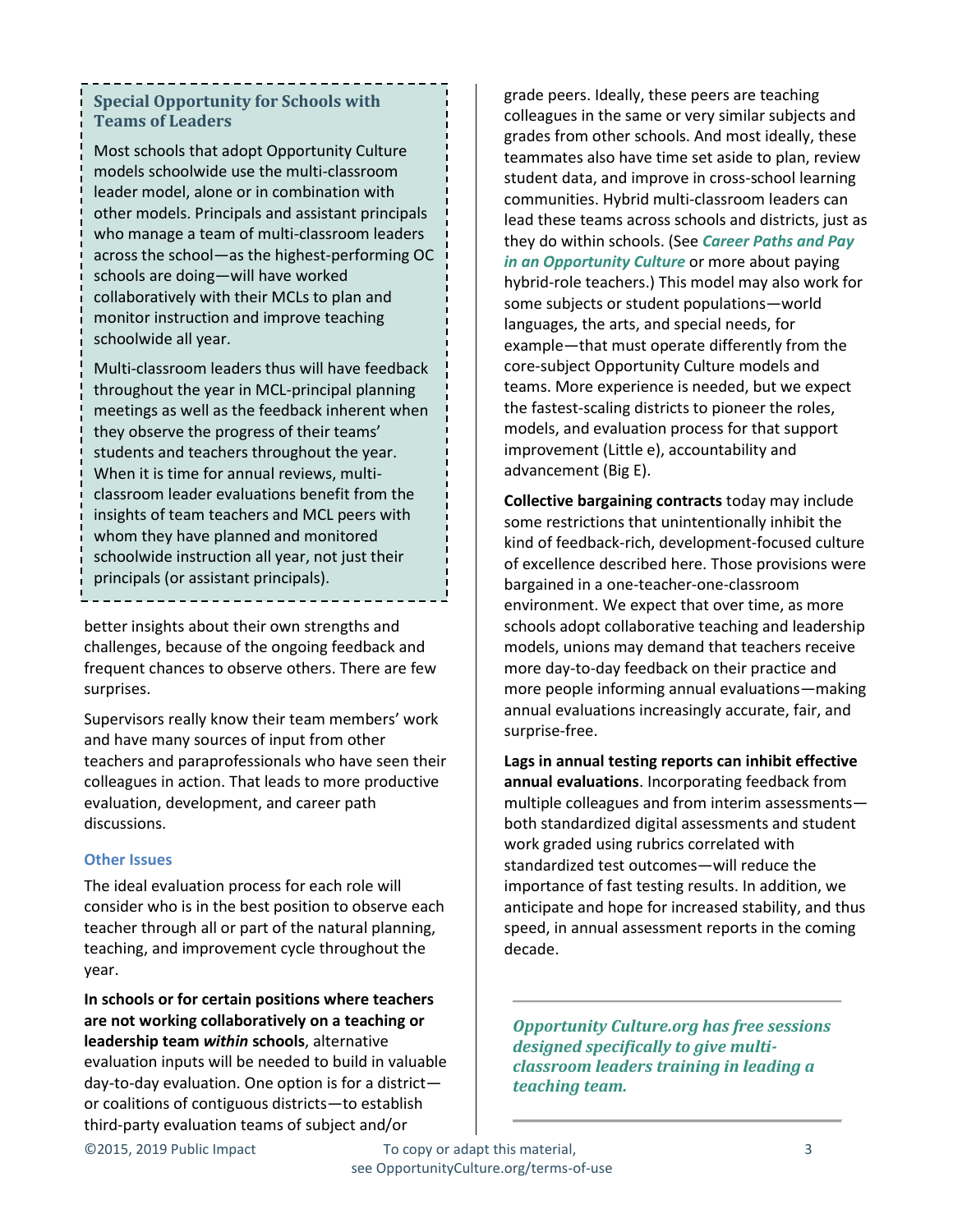**Finally, supervisors—whether principals, multiclassroom leaders or others—will do best when they receive training to understand what processes and tools to use and to practice giving constructive feedback**. Free, online **[sessions](https://opportunityculture.org/multi-classroom-leader-training-sessions/)** designed for multi-classroom leaders on OpportunityCulture.org are designed to help with providing feedback and with setting expectations and clarifying roles for teaching teams in advance. These sessions may help other leaders, as well. Districts should consider replacing other professional development trainings with sessions to teach supervisors about providing ongoing and annual feedback, coaching, and career-path planning. These trainings should include practice and role play using the specific tools that supervisors will be using in the district.

#### **Tools**

☐ The *[Evaluation Process Plan](https://opportunityculture.org/wp-content/uploads/2015/08/Eval_Process_Plan.docx)*, which includes an example of a completed plan, contains the decisions the Evaluation Design Team, or the human resources staff working with the Opportunity Culture initiative leader, will need to make. A district can start with the example, changing other elements as desired. Or a district can start with the blank planner and think from scratch.

Use input from any stakeholder and Evaluation Design Team planning sessions, as well. Districts can engage numerous stakeholders—especially teachers and principals—via survey or focus groups within schools to get input into and feedback on draft evaluation plans.

☐ *The [Educator Improvement Feedback Tool](https://opportunityculture.org/wp-content/uploads/2015/08/Educator_Improvement_Feedback_Tool.docx)* is a tool to get input from those who work with each educator and for supervisors to summarize ongoing feedback. Gathering input from students, which is growing in popularity, likely involves surveying them with questions relevant to job responsibilities and competencies. While this guide does not provide a sample survey tool, several tools exist for gathering this kind of input. See Bellwether Education, "Lessons from the Field: The Role of Student Surveys in Teacher Evaluation and Development," May 2014, for an overview.

**[http://bellwethereducation.org/sites/default/files](http://bellwethereducation.org/sites/default/files/Bellwether_StudentSurvey.pdf) [/Bellwether\\_StudentSurvey.pdf](http://bellwethereducation.org/sites/default/files/Bellwether_StudentSurvey.pdf)**

☐ **[Multi-classroom leader training sessions](https://opportunityculture.org/multi-classroom-leader-training-sessions/)** on OpportunityCulture.org can help supervisors set expectations with their teams and provide constructive feedback and development. Look for additional sessions in the future to help principals and multi-classroom leaders prepare and support teachers in other Opportunity Culture roles.

#### **Resources**

Below is a selection of resources that address key elements of teacher evaluation systems in traditionally staffed schools in detail, including: roles for conducting evaluation, classroom observations, job-embedded professional development, peer feedback and evaluation, valueadded measures, and feedback loops for ongoing improvement. Opportunity Culture schools may find elements of these helpful, as well.

### **[Fixing Classroom Observations: How Common Core](http://tntp.org/publications/view/evaluation-and-development/fixing-classroom-observations-how-common-core-will-change-teaching)  [Will Change the Way We Look at Teaching](http://tntp.org/publications/view/evaluation-and-development/fixing-classroom-observations-how-common-core-will-change-teaching)** The New Teacher Project, November 2013

Emphasizes two must-haves for teacher evaluation: assessing what's being taught in addition to how it's being taught, and putting observation rubrics "on a diet." Notes that well-designed evaluation systems won't have effects unless districts devote time and resources to ensure teachers get helpful feedback.

**[TNTP Core Teaching Rubric: A Tool for Conducting](http://tntp.org/publications/view/evaluation-and-development/tntp-core-teaching-rubric-a-tool-for-conducting-classroom-observations)  [Common Core-Aligned Classroom Observations](http://tntp.org/publications/view/evaluation-and-development/tntp-core-teaching-rubric-a-tool-for-conducting-classroom-observations)** The New Teacher Project, February 2014

Offers a streamlined rubric aligned to the Common Core State Standards in response to findings that classroom observations suffer from overly complex rubrics.

### **[Generating Teaching Effectiveness: The Role of](http://files.eric.ed.gov/fulltext/ED532776.pdf)  [Job-Embedded Professional Learning in Teacher](http://files.eric.ed.gov/fulltext/ED532776.pdf)  [Evaluation](http://files.eric.ed.gov/fulltext/ED532776.pdf)**

National Council on Teacher Quality, May 2012

Explains that professional development is regularly associated with the "results" of evaluation, rather than being an integral part of the evaluation process itself. Highlights research on how teachers learn best—job-embedded learning—and